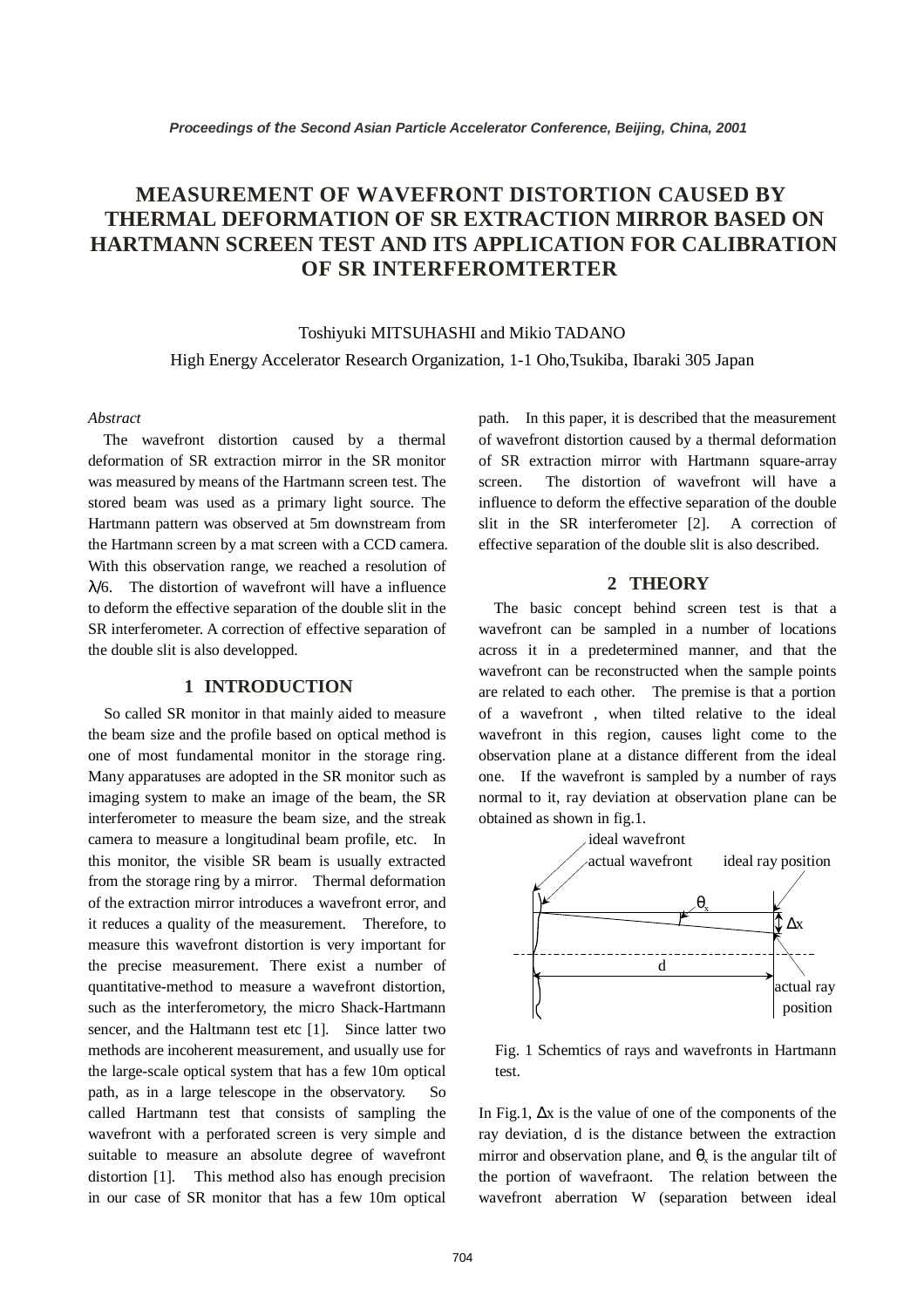wavefront and actual wavefront) and x component ∆x of the ray deviation in the observation plane is given by:

$$
\frac{\partial W}{\partial x} = \frac{\Delta x}{d} \tag{1}
$$

Integrating this equation, we can obtain,

$$
W = \frac{1}{d} \int_0^x \Delta x \, dx \tag{2}.
$$

Since the  $\Delta x$  is sampled at discrete points by the holes in a sampling screen, the integration is performed by a summation.

#### **3 SQUARE-ARRAY SCREEN**

 There exist sampling screens with a number of different hole patterns [1]. Since the optical system in the SR monitor has a square aperture, we applied socalled square array. As shown in Fig.2, such an array consists of points equidistantly at the intersection of lines parallel to the orthogonal axis of a Cartesian coordinate system. We used a 100-hole square-array screen. The hole diameter should be small but not so small that their diffraction pattern on the observation plane overlap each other and of sufficient small size to permit an accurate measurement of their positions. The interval of the holes should be also small having a sufficient number of the sampling points of wave front, but not so small that their interference fringe pattern between surrounding holes stands out.



Fig.2. A 100-hole square-array screen.

The hole diameter is carefully optimized by diffraction analysis at the observation point. In figure 3, we show the results of diffraction analysis (simulation) with various hole diameters. From this figure, we can see the diffraction pattern beacomes Fraunhofer-like pattern to Fresnel-like pattern as the hole diameter becomes larger. Since, a hole smaller than 1mm gives a spread projection pattern, we adopt a hole diameter 1mm. This hole gives a Fraunhofer-like diffraction pattern and it has a sharp peak in the center. We apply the hole interval of 5mm.



Fig.3. Results of diffraction analysis. The diameter of holes are; (a) 0.5mm, (b) 1 mm, (c) 1.5mm, (d) 2.5mm.

The square-array screen is fixed on a X-Y moving stage. So, we can increase the sampling point beyond the number of hole. Since this screen test is destructive method, the screen is removed from SR beam by this moving stage during the SR monitor is operated.

### **4 OBSERVATION OF HARTMANN PATTERN**

 The setup of the wavefront measurement is shown in Fig. 4. Since the dimension of stored beam is small enough, we use the beam as a primary light source. It is better to set the square-array screen at just front of the SR extraction mirror, but we have a vacuum chamber system for SR extraction mirror. Then we set the screen 1m downstream from the extraction mirror. Distances between the components are as follows, from the source point to SR extraction mirror : 2.79m, from SR extraction mirror to square-array screen : 1m, from screen to observation point : 5m. With this setup, if we measure the dot positions of the Hartmann pattern on the observation plane with 0.1mm resolution, we can measure the wavefront with  $\lambda/6$  (in here,  $\lambda$  is 633nm) precision.



Fig. 4. Measurement setup